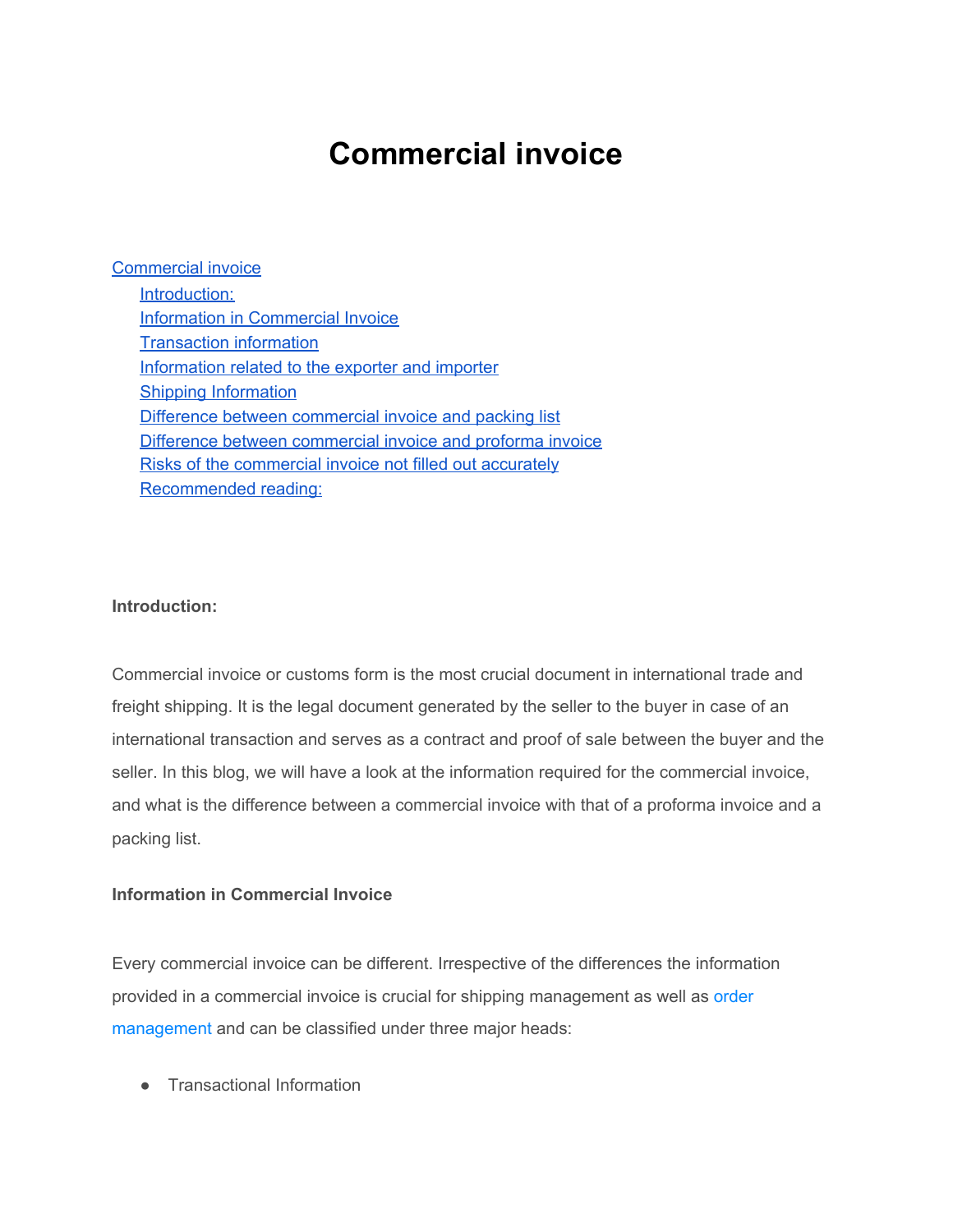- Information related to Import and Export
- Shipping Information



# <span id="page-1-0"></span>**Transaction information**

In an organization, numerous transactions go through each day. To keep track of these transactions, transactional information comes into play. In layman language, transactional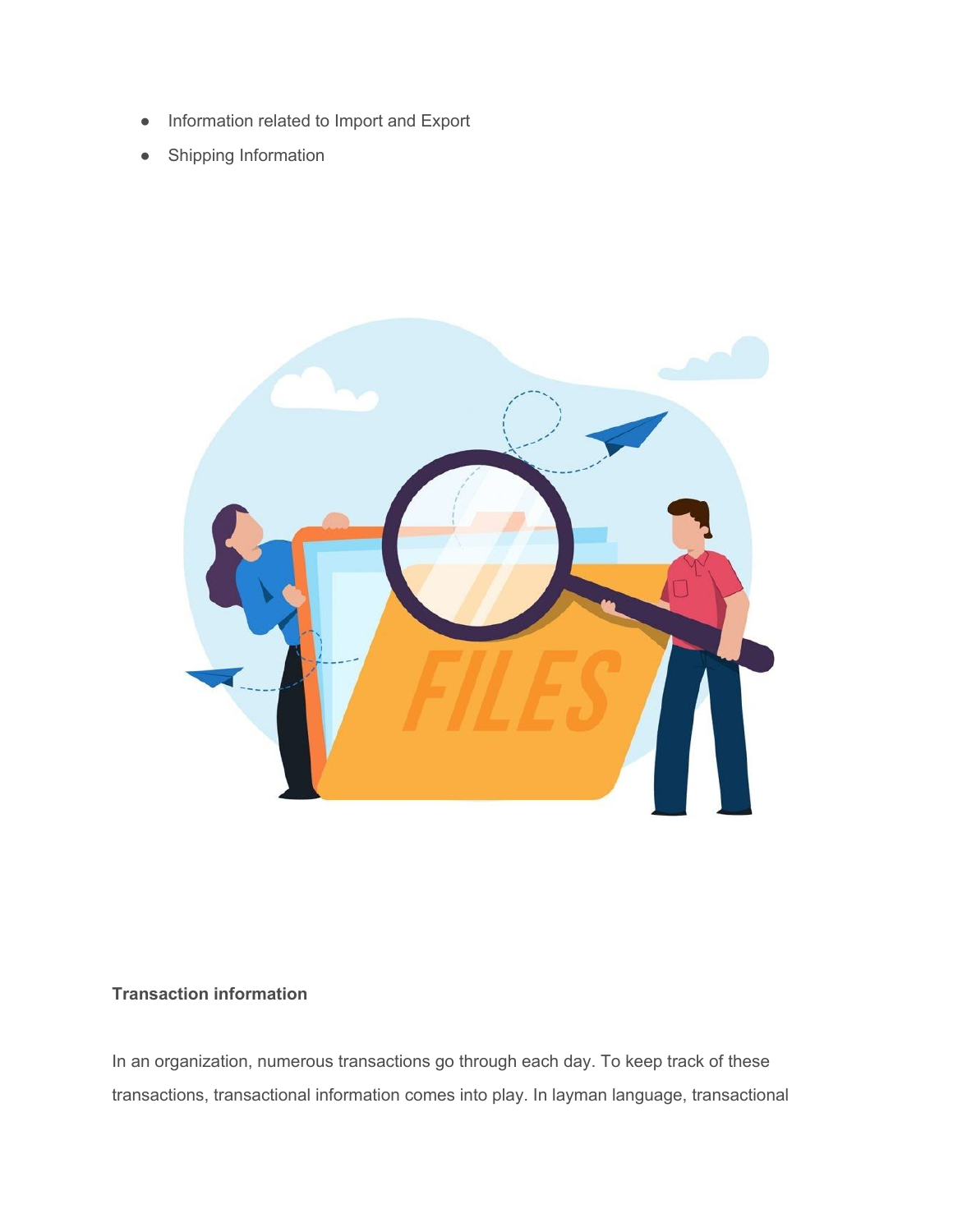information is all the information contained within a business unit as a result of performing daily operating tasks/daily transactions.

In general, transaction information consists of the following details:

**Invoice number:** it is a unique 9-13 digit number assigned by the shipping carrier to a shipment for billing purposes.

**Invoice date:** the official date in which the transaction took place.

**Order number:** a computer-generated number for confirmation of the order being placed. Order numbers are used for tracking purposes of your order.

**Total sale amount**: it is represented by the total number of units sold times per unit price.

**Currency:** mutually agreed upon standard currency considered for the transaction purpose.

**Payment instructions:** consist of the status of payment, COD(Cash on Delivery), partial or full payment, or any ad hoc instructions related to payment.

#### <span id="page-2-0"></span>**Information related to the exporter and importer**

Importer and exporter information consists of the details related to the buyer and the supplier. A typical set of information falling in this domain includes

**Seller Information:** this consists of primary information of the seller. Example name, address, phone number, etc.

**Seller's tax identification number:** consists of the taxpayer identification number for the administration of taxation laws—for example, VAT, EORI, etc.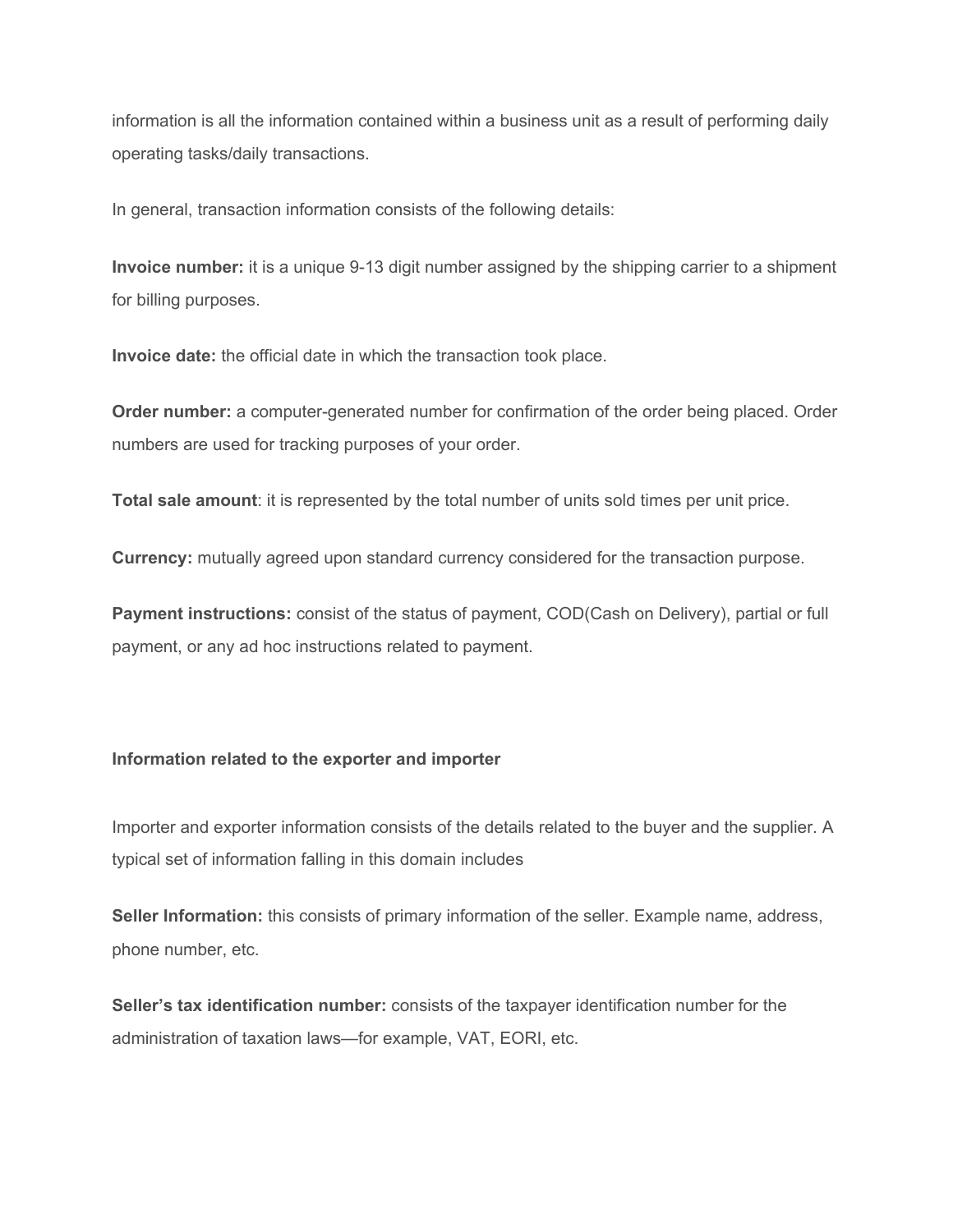**Buyer information:** this consists of primary information of the buyer—for example, name, address, and phone number, etc.

**Buyer's tax identification number:** buyers tax identification number is included in this commercial invoice information, for example, VAT, EORI, etc.

## <span id="page-3-0"></span>**Shipping Information**

The third section of the commercial invoice consists of all the necessary information related to the shipping of the order. The information that falls under this domain are as follows:

**Clear description of goods:** the first information related to shipment is going to be the detailed description of the shipping goods—for example, the number of packages, units, package weight, etc.

**Bill of Lading number:** Also known as BoL is a legal document issued by the carrier to the shipper consisting of details such as product type, quantity, and the destination of the goods being carried.

**Forwarding agent:** A forwarding agent or a freight forwarder, also known as a non-vessel operating common carrier (NVOCC), is a person/company that organizes shipment for an individual or organization to get goods from manufacturers to a market, customer or final point of distribution.

**HS code:** the official term for HS code is Harmonized Commodity Description and Coding System. It is an internationally standardized classification system that categorizes merchandise being traded and shipped across the globe. The merchandise is tagged with a number according to the nature, type, and purpose of the product.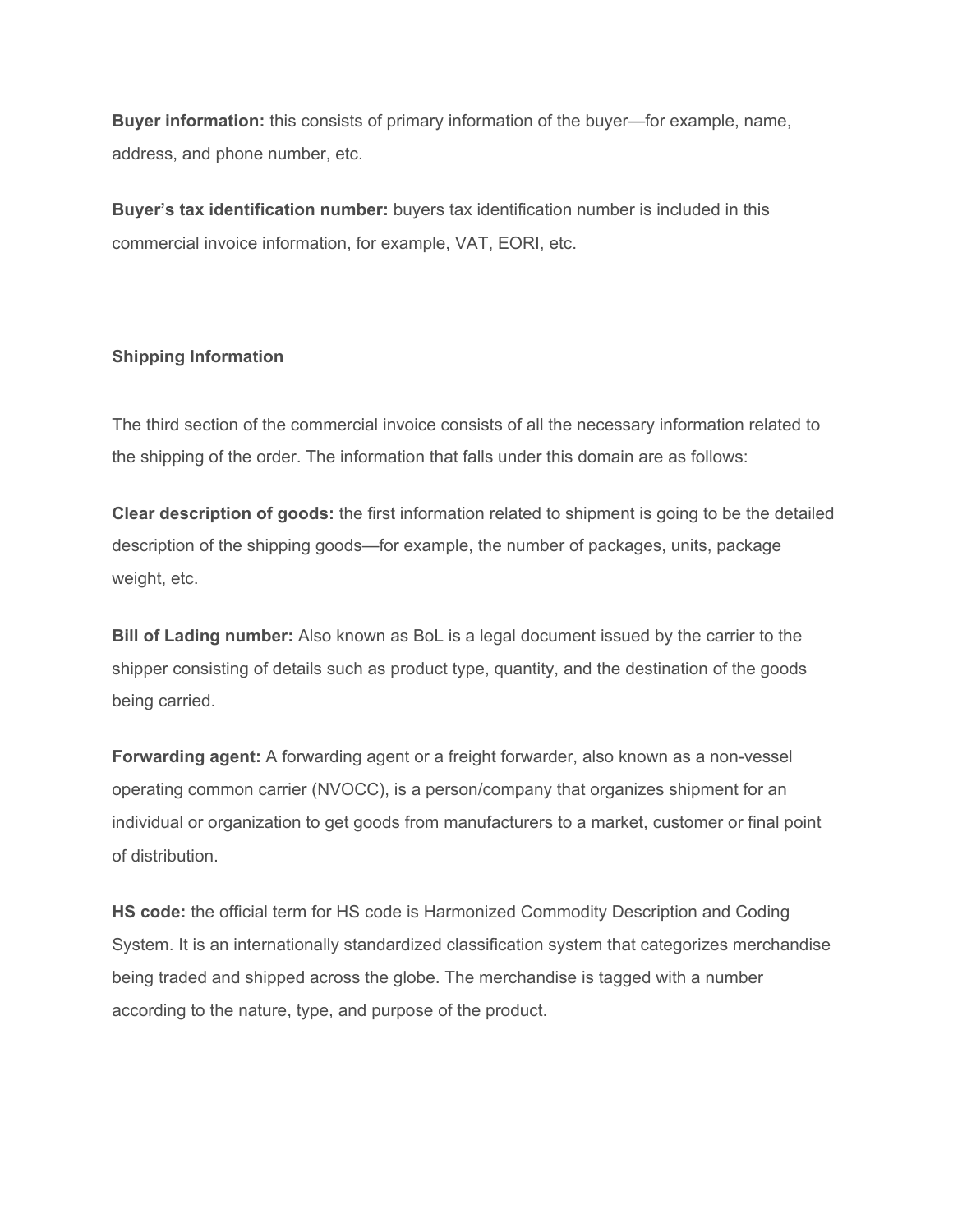**Incoterm:** Incoterm is the short form for International Commercial Terms. It is a three-letter trade term established by the international chamber of commerce to facilitate cross border trade and determine the responsibility of each party during each leg of transportation.

**Shipping Details:** It consists of information like date of exportation, means of transport, and final destination

**Shipper's signature:** the final information that concludes information related to shipping is with the shipper's signature on it.

<span id="page-4-0"></span>**Difference between commercial invoice and packing list**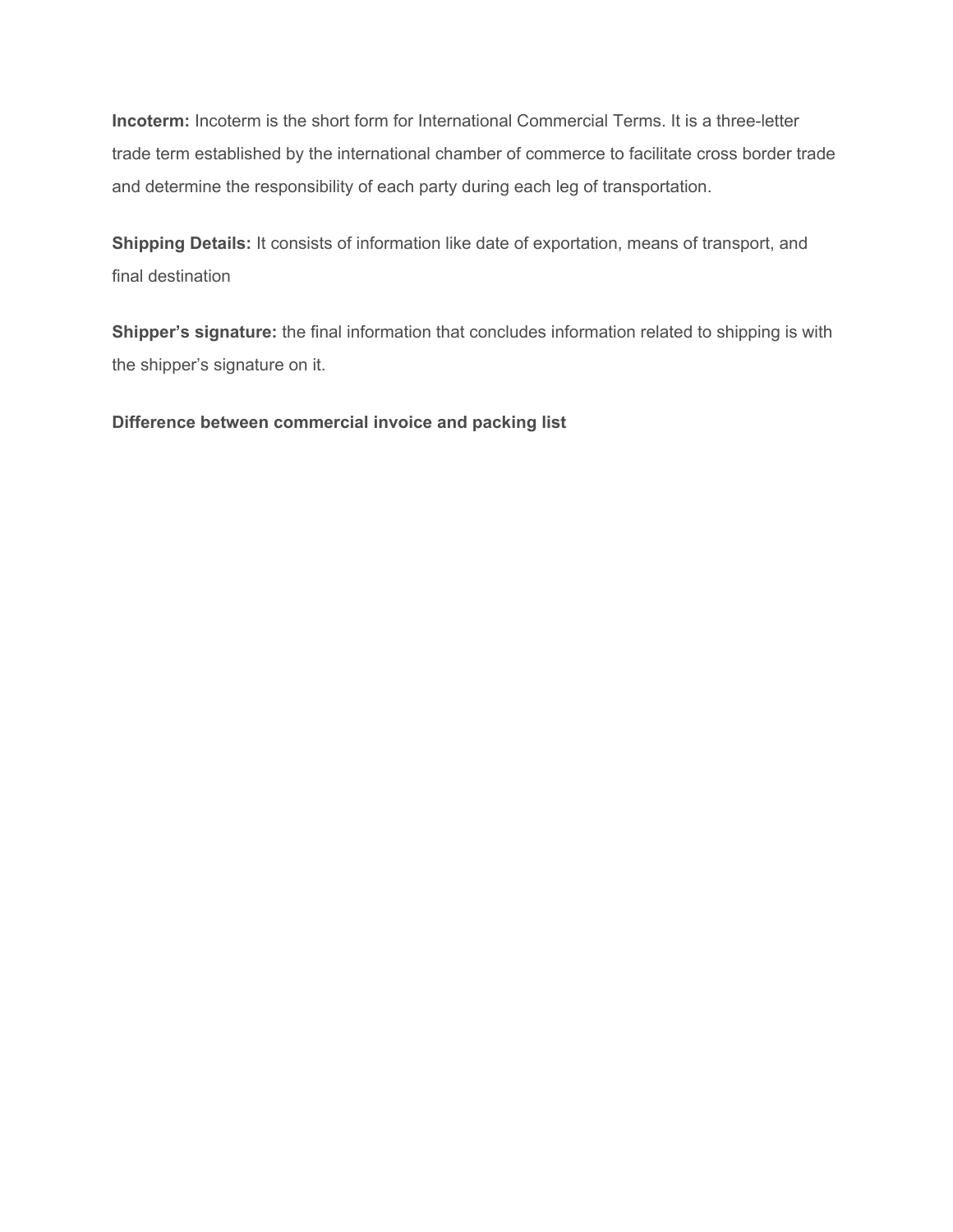

The slight difference between a packing list and a commercial invoice can be easily confused for being the same thing.

The packing list emphasizes the physical description of the goods being shipped. The document is required in the event of any disputes or claims that may arise with the customs department or between buyer and seller of the goods.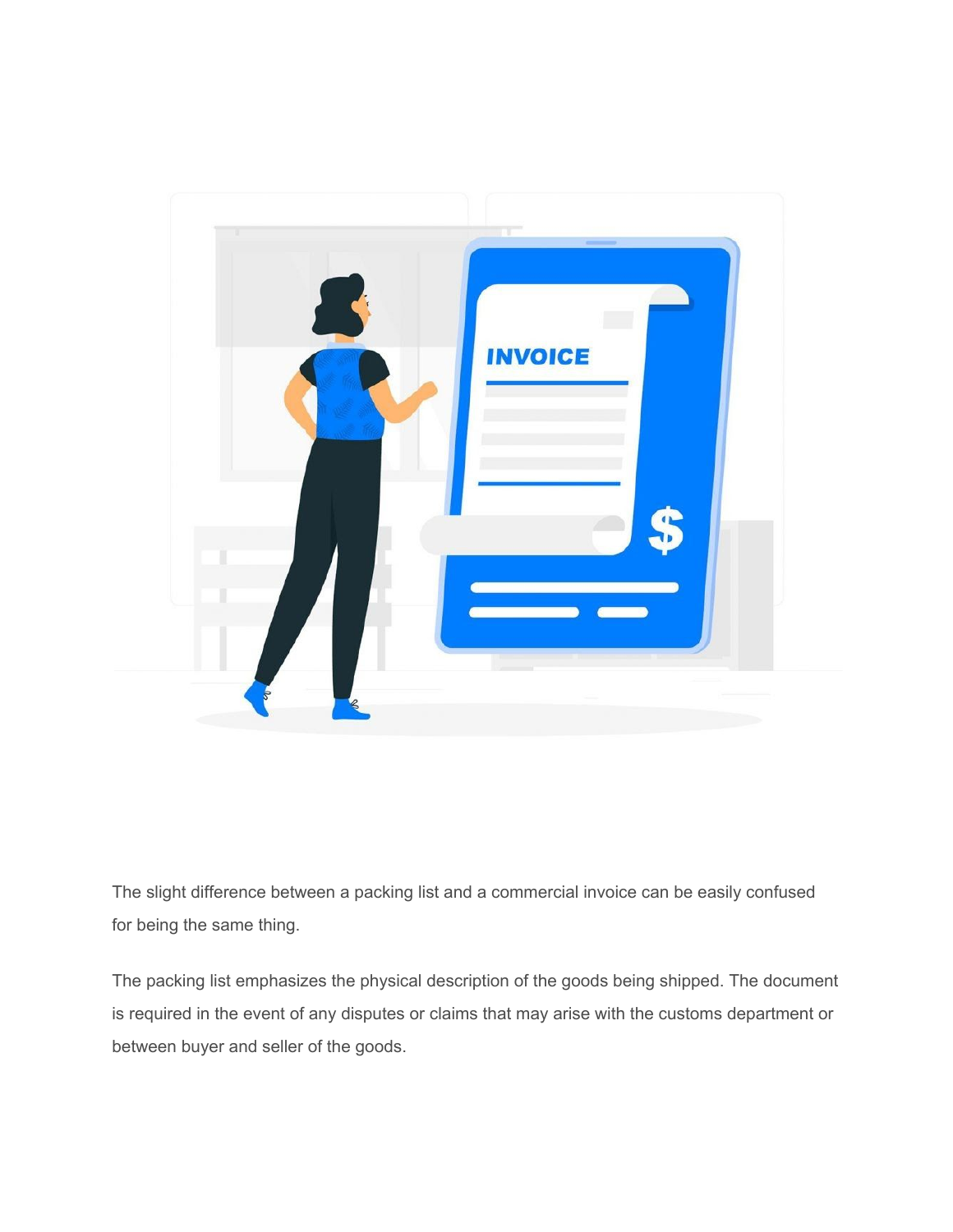The commercial invoice, on the other hand, is a legal document that serves the details of the financial transactions between the buyer and the seller. It consists of details such as the cost of goods, payment details, instructions, and terms.

The packing list is sent to the receiver of the goods or consignee, while the commercial invoice is sent to the party that is responsible for the payment of the goods. These may be the same or different.

## <span id="page-6-0"></span>**Difference between commercial invoice and proforma invoice**

The proforma invoice can be thought of as a first draft invoice confirming the international trade between the two parties. The Proforma invoice is a document issued by the seller to the buyer when there is a confirmed international order. The seller creates a proforma invoice and sends it to the buyer confirming the new order for fulfillment. It also includes the seller's bank details to request payment. An important thing to notice about a proforma invoice is that the seller issue a proforma invoice before the goods have been produced or delivered

Contrary to this, a commercial invoice is issued to the buyer by the seller after the seller dispatches the goods. The commercial invoice is the final invoice that consists of details about the exact quantity of the products that have been actually shipped.

# <span id="page-6-1"></span>**Risks of the commercial invoice not filled out accurately**

As mentioned earlier, a commercial invoice is a legal document. Failure to fill it accurately may lead to lengthy hold-ups and shipping delay costs. Commercial invoices are also used in custom declaration purposes. Any misinformation as such may lead to either a hefty fine charges or in worst scenarios, legal consequences.

## <span id="page-6-2"></span>**Recommended reading:**